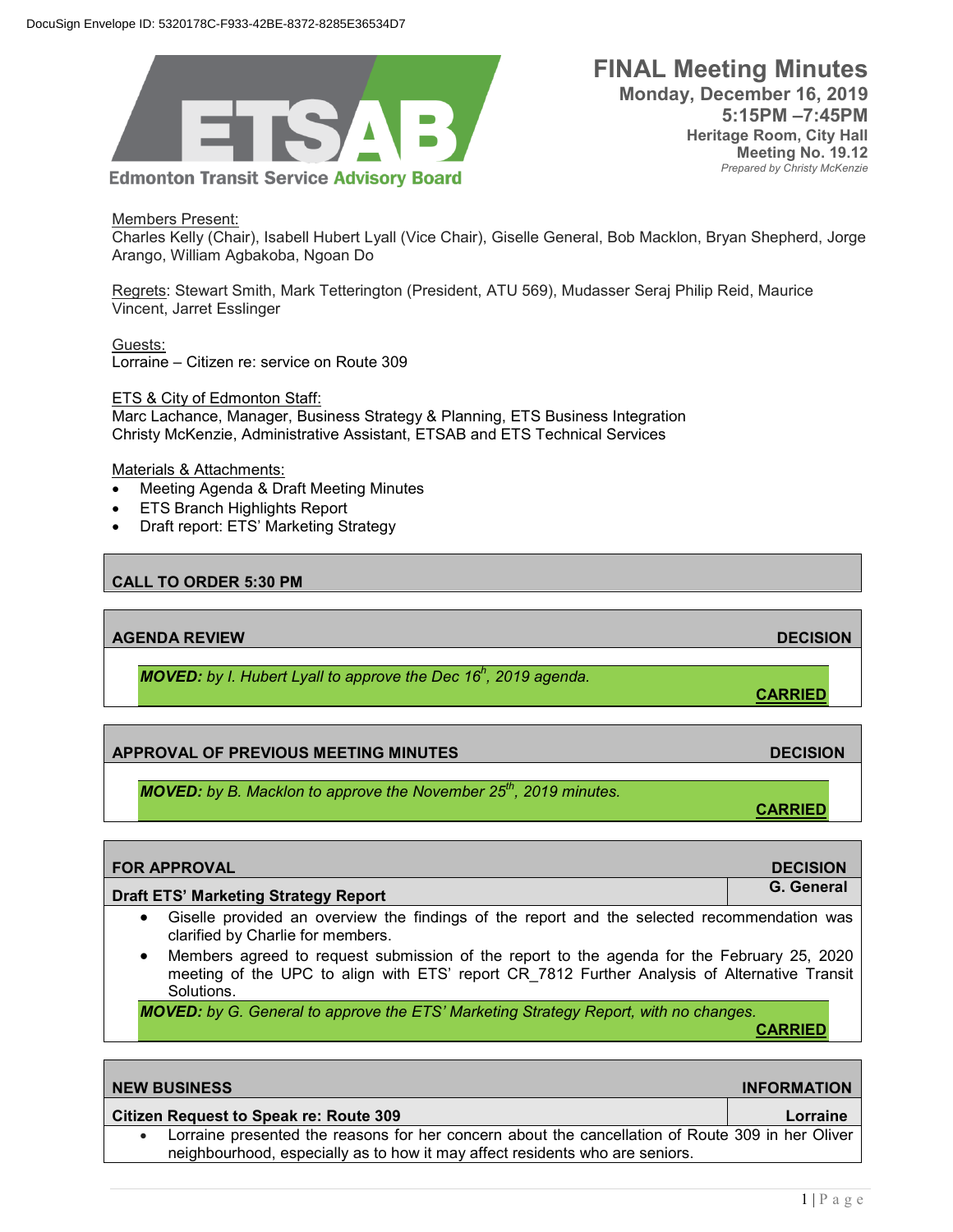• Members noted that the mid-November First/Last KM solutions discussion for ETS has resulted in a follow up report from administration due February  $25<sup>th</sup>$  to the Urban Planning Committee. The third item will focus on solutions for people with limited mobility such as a flex on-demand service (not assigned to any specific neighbourhood). If approved by Council, this service would ideally be implemented August  $30<sup>th</sup>$ , 2020 to coincide with the implementation of the new bus network.

#### **Administrative Items C. Kelly**

- Members were reminded that election/re-election of the Chair and Vice Chair position for the Board will take place at the January General meeting of the Board, with changeover of position active from April 1<sup>st</sup>.
- Edmonton Tower was selected as the location for the Saturday, February  $8<sup>th</sup>$ , 2020 Annual Work Planning Retreat for the 2020 – 2021 term.
- The possibility of remote/virtual meetings, to facilitate attendance at board or subcommittee meetings via video or phone call was put forward for consideration.
- Charlie reminded interested members to sign up for the final sub-committee of the current work plan, on Vulnerable Users and Transit. Jorge provided an overview of the topic that he presented on at the work plan retreat based on sessions attended at CUTA in fall of 2018. Bob, Jorge and Bryan requested to be added to the list of members.

| <b>SUB-COMMITTEE UPDATES</b>                                                                                                                             | <b>INFORMATION</b> |
|----------------------------------------------------------------------------------------------------------------------------------------------------------|--------------------|
| <b>Transit Innovation</b>                                                                                                                                |                    |
| No meeting was held in December.                                                                                                                         |                    |
| <b>ETS' Safety and Security</b>                                                                                                                          | J. Arango          |
| Jorge has received and distributed documents provided by Marc for review and will send members an invite for a sub-committee meeting January $22^{nd}$ . |                    |
| <b>Standing Item Updates</b>                                                                                                                             | C. Kelly           |
| n/a                                                                                                                                                      |                    |

|               | <b>INFORMATION SECTION</b>                                                                                                                                                                                                                                                                                                                                                                                                                                                                                               | <b>INFORMATION</b> |
|---------------|--------------------------------------------------------------------------------------------------------------------------------------------------------------------------------------------------------------------------------------------------------------------------------------------------------------------------------------------------------------------------------------------------------------------------------------------------------------------------------------------------------------------------|--------------------|
|               | <b>ETS Branch Highlights Report</b>                                                                                                                                                                                                                                                                                                                                                                                                                                                                                      | M. Lachance        |
|               | The ETS Branch Highlights report was presented. Question and answers included discussion<br>around bus stop sign redesigns that will be part of the Bus Network Redesign rollout. Members'<br>observed that there appear to be some improvements over the current design.                                                                                                                                                                                                                                                |                    |
|               | <b>Edmonton Arts Council (EAC) &amp; Accessibility Advisory Committee (AAC)</b>                                                                                                                                                                                                                                                                                                                                                                                                                                          | C. Kelly           |
| $\bullet$     | Jorge confirmed he was able to meet with David, the public art representative for EAC, and learn<br>more about their role in transit related construction projects, including the upcoming Valley Line<br>LRT West. Jorge suggested that the Board invite him to provide a presentation at the General<br>Board meeting in May or June (when new members are in place).<br>Charlie confirmed that a member of the AAC will be invited to attend the final sub-committee for the<br>term on Vulnerable Users and Transit. |                    |
|               |                                                                                                                                                                                                                                                                                                                                                                                                                                                                                                                          |                    |
| <b>ATU569</b> |                                                                                                                                                                                                                                                                                                                                                                                                                                                                                                                          | C. Kelly           |
| $\bullet$     | Charlie provided an update to members on the results of the ATU569 election. Steve Bradshaw has<br>been voted in for a second term as President, beginning in January 2020 to December of 2022, and<br>will be invited to attend the Board's General Meetings.                                                                                                                                                                                                                                                           |                    |
| <b>DAG</b>    |                                                                                                                                                                                                                                                                                                                                                                                                                                                                                                                          | <b>B. Macklon</b>  |
| $\bullet$     | Bob highlighted the report on the proposed change in the DATS pick up window from 30 minutes to<br>20 minutes from ETS Administration. It was deferred from a mid-November meeting to the first item<br>of business on the January 13 <sup>th</sup> UPC agenda, and he is interested to see how this will affect the<br>system. Users are expecting that it may reduce the number of trips available per day.                                                                                                            |                    |
|               | <b>Councillor Emerging Issues Update</b>                                                                                                                                                                                                                                                                                                                                                                                                                                                                                 | Clr. A. Knack      |
|               | Councillor Knack encouraged the Board to consider providing a response to the February 25 <sup>th</sup> ETS'                                                                                                                                                                                                                                                                                                                                                                                                             |                    |